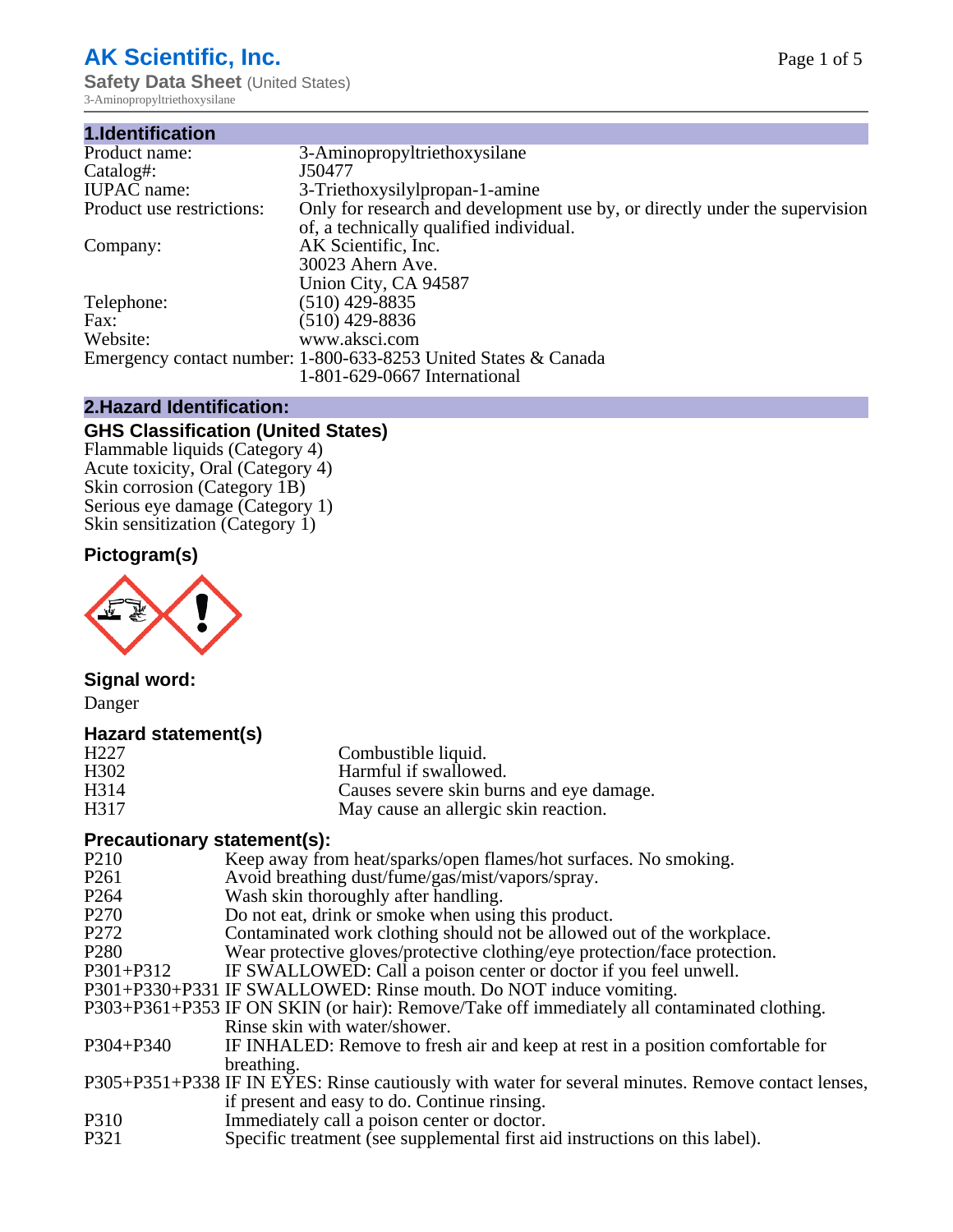| $P333 + P313$    | If skin irritation or rash occurs: Get medical advice/attention.                                           |
|------------------|------------------------------------------------------------------------------------------------------------|
| P363             | Wash contaminated clothing before reuse.                                                                   |
| P370+P378        | In case of fire: Use dry sand, dry chemical, CO2, water spray or alcohol-resistant<br>foam for extinction. |
| P403+P235        | Store in a well-ventilated place. Keep cool.                                                               |
| P <sub>405</sub> | Store locked up.                                                                                           |
| P <sub>501</sub> | Dispose of contents/container to an approved waste disposal plant.                                         |

# **Hazards not otherwise classified (HNOC) or not covered by GHS:**

None

| 3. Composition/Information on Ingredients |              |
|-------------------------------------------|--------------|
| Synonyms:                                 | <b>APTES</b> |
| $CAS#$ :                                  | 919-30-2     |
| Purity:                                   | 95%          |
| EC:                                       | 213-048-4    |
|                                           |              |

### **4. First Aid Measures**

**General Information:** Immediately remove any clothing contaminated by the product. Move out of dangerous area. Consult a physician and show this safety data sheet.

**Inhalation:** Move person to fresh air. If not breathing, give artificial respiration. If breathing is difficult, give oxygen. Obtain medical aid.

**Skin contact:** Immediately flush skin with running water for at least 15 minutes while removing contaminated clothing and shoes. Wash clothing before reuse. Obtain medical aid immediately.

**Eye contact:** Immediately flush open eyes with running water for at least 15 minutes. Obtain medical aid immediately.

**Ingestion:** Do NOT induce vomiting without medical advice. Rinse mouth with water. Never administer anything by mouth to an unconscious person. Obtain medical aid immediately.

**Most important symptoms and effects, both acute and delayed:** No further information available. Please see sections 2 and 11.

**Indication of any immediate medical attention and special treatment needed:** No further information available.

# **5. Fire Fighting Measures**

**Suitable extinguishing media:** Use water spray, dry chemical, carbon dioxide, or chemical foam. **Specific hazards arising from the chemical:** Carbon oxides, Nitrogen oxides, Silicon oxides. **Advice for firefighters:** As in any fire, wear a NIOSH-approved or equivalent, pressure-demand, self-contained breathing apparatus and full protective gear. During a fire, irritating and highly toxic gases may be generated by thermal decomposition or combustion.

# **6. Accidental Release Measures**

**Personal precautions, protective equipment and emergency procedures:** Wear protective equipment and keep unprotected personnel away. Ensure adequate ventilation. Remove all sources of ignition. Prevent further leak or spill if safe to do so. For personal protective equipment, please refer to section 8.

**Environmental precautions:** Do not let product enter drains, other waterways, or soil. **Methods and materials for containment and cleaning up:** Prevent further leak or spill if safe to do so. Vacuum, sweep up, or absorb with inert material and place into a suitable disposal container.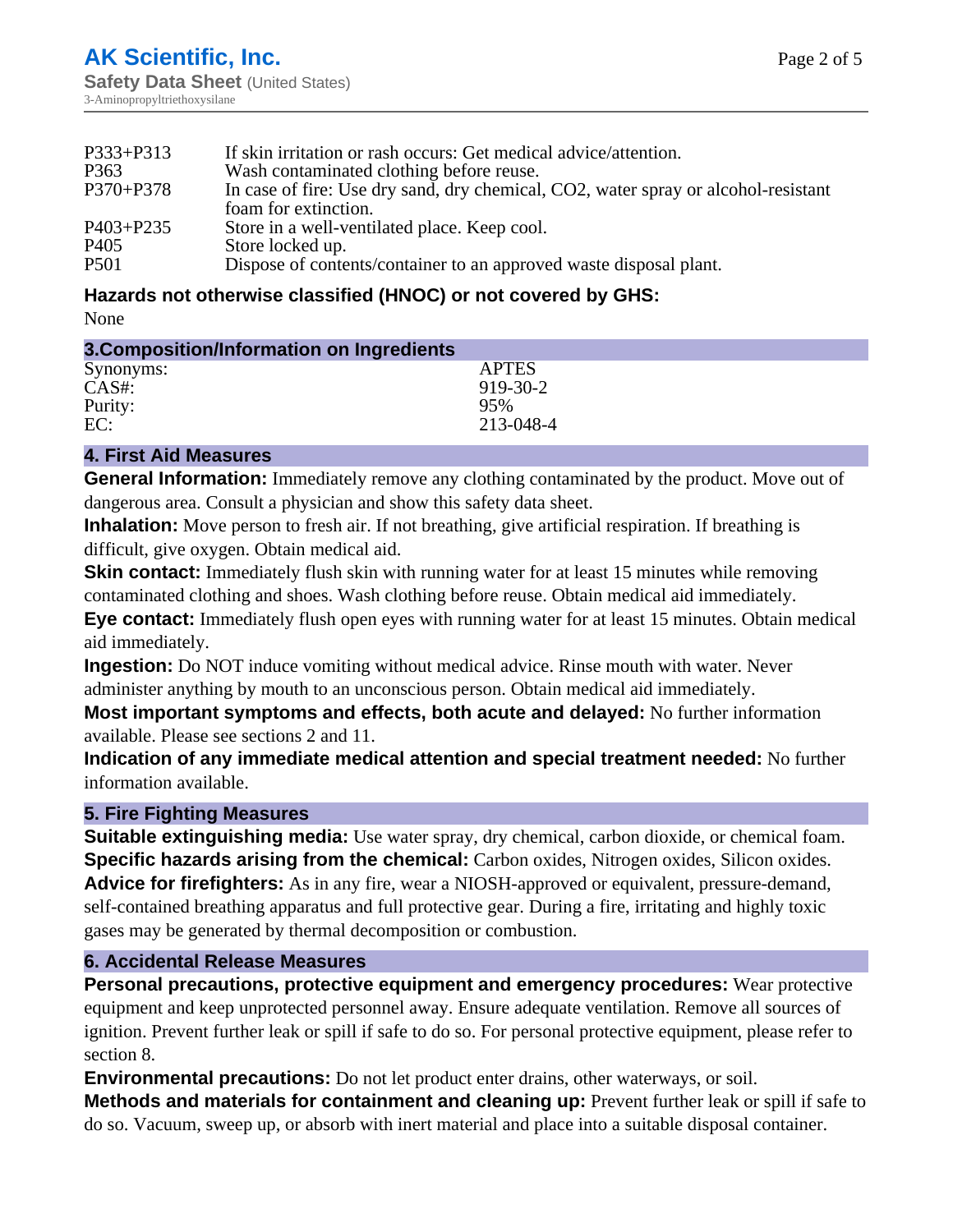Consult local regulations for disposal. See section 13 for further disposal information.

#### **7. Handling and Storage**

**Precautions for safe handling:** Avoid contact with skin, eyes, and personal clothing. Wash hands thoroughly after handling. Avoid breathing fumes. Use only with adequate ventilation. Wear suitable protective clothing, gloves, and eye/face protection. Keep away from sources of ignition. Minimize dust generation and accumulation. Keep container tightly closed. Open and handle container with care. Do not eat, drink, or smoke while handling.

**Conditions for safe storage, including any incompatibilities:** Store in a tightly-closed container when not in use. Store in a cool, dry, well-ventilated area away from incompatible substances. Keep away from sources of ignition.

#### **8. Exposure Controls/Personal Protection**

#### **Exposure limits:**

| $-1$<br><b>OSHA PEL:</b> | Not available. |
|--------------------------|----------------|
| NIOSH REL:               | Not available. |
| <b>ACGIH TLV:</b>        | Not available. |

**Appropriate engineering controls:** Avoid contact with skin, eyes, and clothing. Wash hands before breaks and immediately after handling the product. Facilities storing or utilizing this material should be equipped with an eyewash fountain. Use adequate general and local exhaust ventilation to keep airborne concentrations low.

#### **Personal protection**

| Eyes:        | Based on an evaluation of the eye or face hazards present, wear chemical splash-resistant<br>safety glasses or goggles with side protection. A face shield may be appropriate in some<br>workplaces. Use eyewear tested and approved under appropriate government standards<br>such as OSHA 29 CFR 1910.133 or EU EN166.                                                                                                |
|--------------|-------------------------------------------------------------------------------------------------------------------------------------------------------------------------------------------------------------------------------------------------------------------------------------------------------------------------------------------------------------------------------------------------------------------------|
| Hands:       | Wear gloves selected based on an evaluation of the possible hazards to hands and skin,<br>the duration of use, the physical conditions of the workplace, and the chemical resistance<br>and physical properties of the glove material.                                                                                                                                                                                  |
|              | Skin and body: Protective clothing must be selected based on the hazards present in the workplace, the<br>physical environment, the duration of exposure, and other factors. No fabric can provide<br>protection against all potential hazards; therefore it is important to select the appropriate<br>protective clothing for each specific hazard. At the minimum, wear a laboratory coat and<br>close-toed footwear. |
| Respiratory: | Respirators are not a substitute for accepted engineering control measures such as<br>enclosure or confinement of the operation, general and local ventilation, and substitution<br>of less toxic materials. When respiratory personal protective equipment is appropriate<br>based on an assessment of respiratory hazards in the workplace, use a NIOSH- or<br>CEN-certified respirator.                              |

| 9. Physical and Chemical Properties |                        |
|-------------------------------------|------------------------|
| <b>Physical State:</b>              | Colorless clear liquid |
| Molecular Formula:                  | C9H23NO3Si             |
| Molecular Weight:                   | 221.37                 |
| Odor:                               | Not available.         |
| $pH$ :                              | Not available.         |
| <b>Boiling Point Range:</b>         | $217^{\circ}$ C        |
| Freezing/Melting Point:             | $-70^{\circ}$ C        |
| Flash Point:                        | $96^{\circ}$ C         |
| <b>Evaporation Rate:</b>            | Not available.         |
| Flammability (solid, gas):          | Please see section 2.  |
| Explosive limits:                   | Not available.         |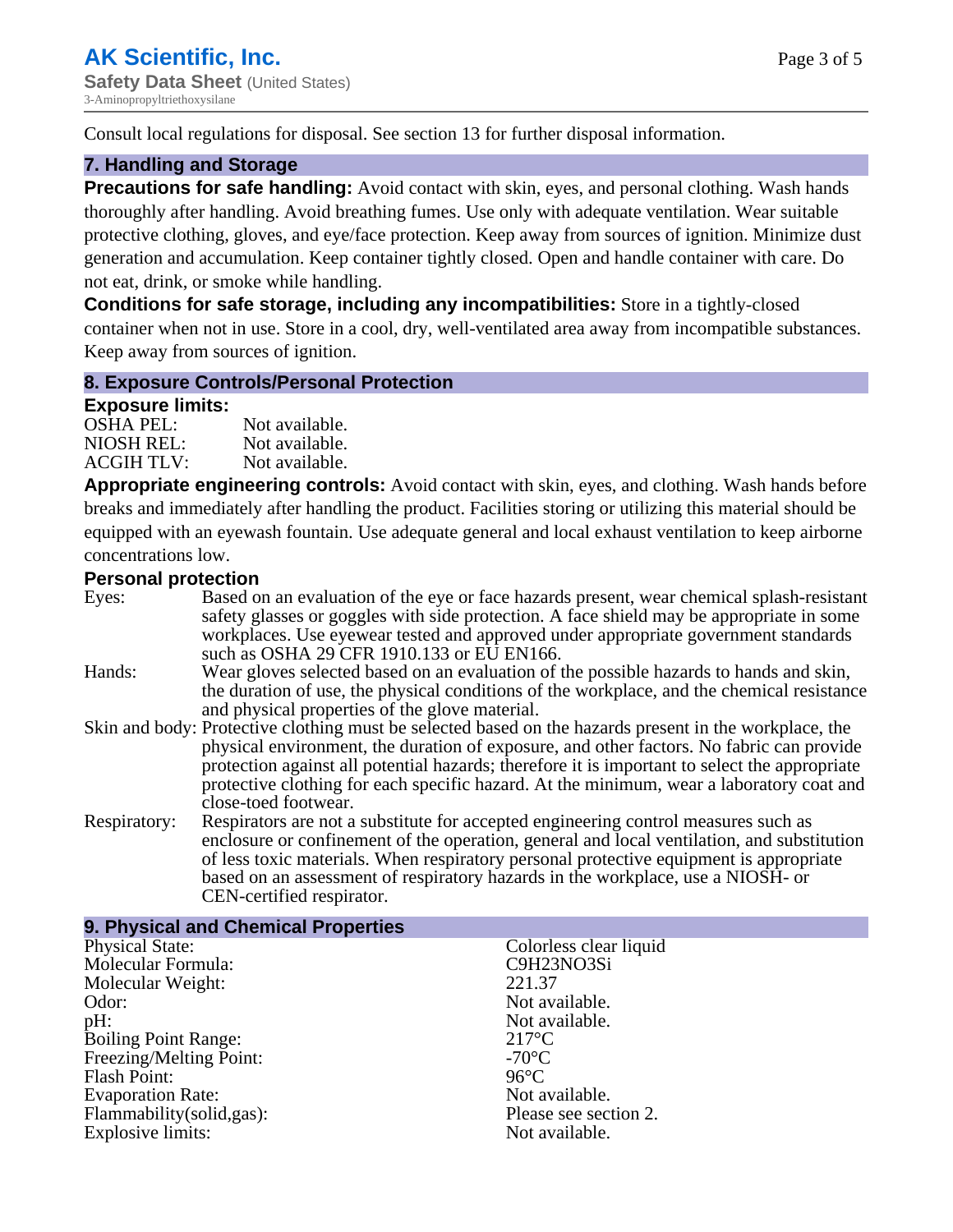| Vapor Pressure:                   | Not available. |
|-----------------------------------|----------------|
| Vapor Density:                    | Not available. |
| Solubility:                       | Not available. |
| <b>Relative Density:</b>          | 0.942          |
| Refractive Index:                 | 1.42-1.422     |
| Volatility:                       | Not available. |
| <b>Auto-ignition Temperature:</b> | Not available. |
| <b>Decomposition Temperature:</b> | Not available. |
| <b>Partition Coefficient:</b>     | Not available. |
|                                   |                |

#### **10. Stability and Reactivity**

Reactivity: Not available.<br>
Chemical stability: Stable under re Possibility of hazardous reactions: Not available. Conditions to avoid: Dust generation.<br>
Incompatible materials: Strong oxidizing Incompatible materials: Strong oxidizing agents.<br>
Hazardous decomposition products: Carbon oxides, Nitrogen

Stable under recommended temperatures and pressures.

Carbon oxides, Nitrogen oxides, Silicon oxides.

#### **11. Toxicological Information**

RTECS# TX2100000 Acute toxicity: Not available. Routes of exposure: The Inhalation, eve contact, skin contact, ingestion. Symptoms related to the physical,chemical and toxicological characteristics:

Skin contact may result in inflammation characterized by itching, scaling, reddening, blistering, pain or dryness. Eye contact may result in redness, pain or severe eye damage. Inhalation may cause irritation of the lungs and respiratory system. Overexposure may result in serious illness or death.

# **Carcinogenicity**

Not classified. NTP: Not listed. OSHA: Not listed. Acute toxic effects: Inflammation of the eye is characterized by redness, watering, and itching. Skin inflammation is characterized by itching, scaling, reddening, or, occasionally, blistering.

#### **12. Ecological Information**

Ecotoxicity: Not available. Persistence and degradability:<br>
Bioaccumulative potential:<br>
Not available.<br>
Not available. Bioaccumulative potential: Mobility in soil: Not available. Other adverse effects: Not available.

**13. Disposal Considerations**

Disposal of waste: Chemical waste generators must determine whether a discarded chemical is classified as hazardous waste. US EPA guidelines for the classification determination are listed in 40 CFR 261.3. Additionally, waste generators must consult state and local hazardous waste regulations to ensure complete and accurate classification. Observe all federal, state and local regulations when disposing of the substance.

Disposal of packaging: Do not reuse containers. Dispose of as unused product.

# **14. Transportation Information**